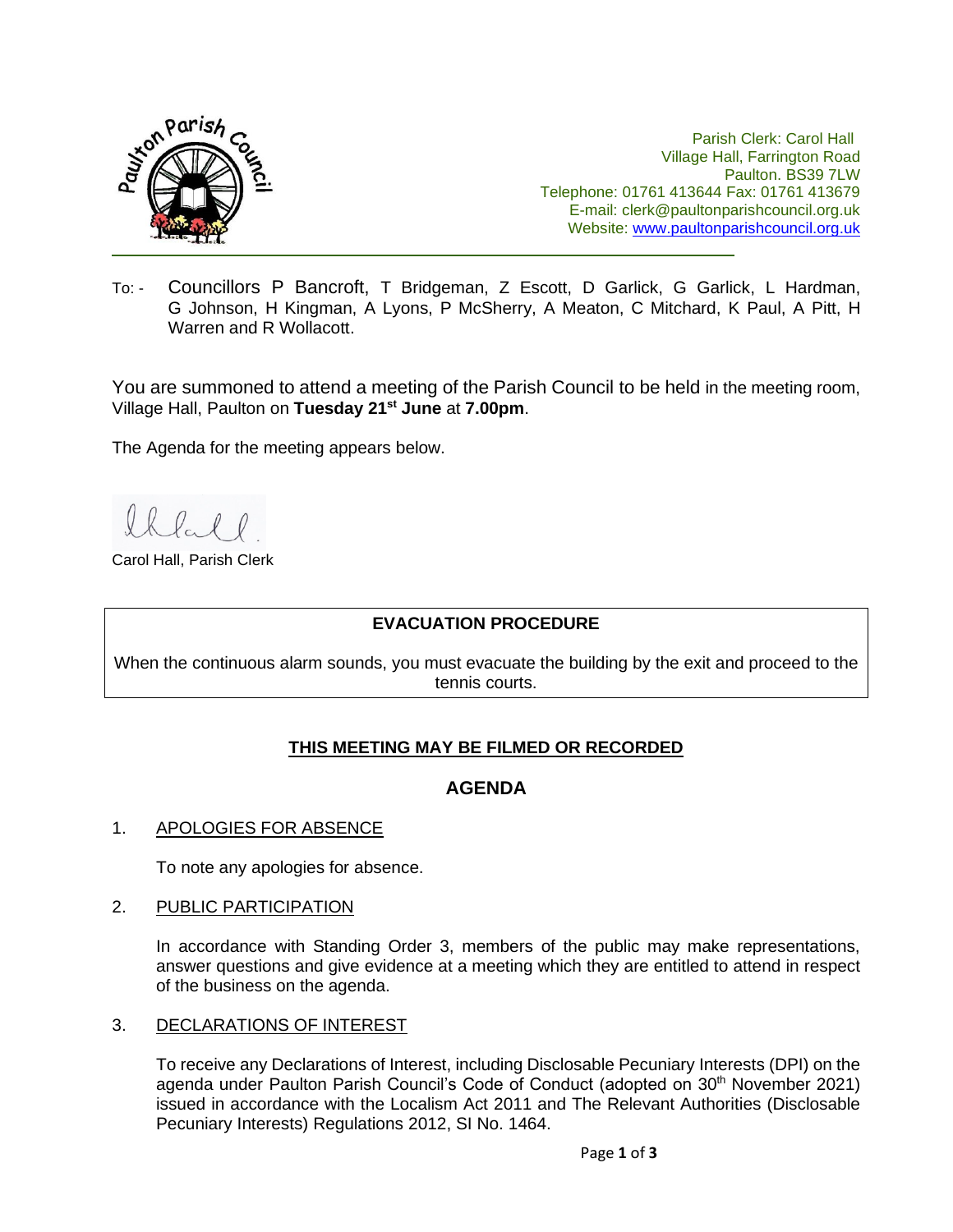# 4. CONFIRMATION OF MINUTES

That the minutes of the Annual Parish Council meeting held on  $17<sup>th</sup>$  May 2022 are approved as a correct record and signed by the Chairman.

# 5. CHAIRMANS REPORT

The Chairman will report back on activities and events since the last Council meeting.

# 6. FINANCES (attached)

To note and receive the following finances for month 1

- Current Account Bank reconciliation as at 30.04.22
- Receipts and payments
- Income and Expenditure showing % against budget.

To note and receive the following finances for month 2

- Current Account Bank reconciliation as at 31.05.22
- Receipts and payments
- Income and Expenditure showing % against budget.
- Petty cash reconciliation as at 31.05.22

## 7. REVIEW OF FINANCIAL REGULATIONS (attached)

To review and approve the Financial Regulations

8. VILLAGE HALL QUARTERLY REPORT (attached)

To receive the attached report from the Village Hall.

9. JUBILEE BENCH (attached)

To receive a request from the Events committee to approve the purchase of a Jubilee bench from ASA Forces Charity at a cost of £900 plus delivery from budget: seats and benches 4049/202. With the site for the bench to be agreed by the Parks & Amenities Committee.

Please see attached for details and images of the proposed bench.

10. DEFIBRILLATOR (attached)

To approve the renewal of the 4-year contract due in September.

To approve the purchase and location of an additional defibrillator.

## 11. ANNUAL ASSEMBLY OF THE ELECTORS (attached)

 To review the comments and suggestions following the Annual Assembly of the Electors and agree next steps.